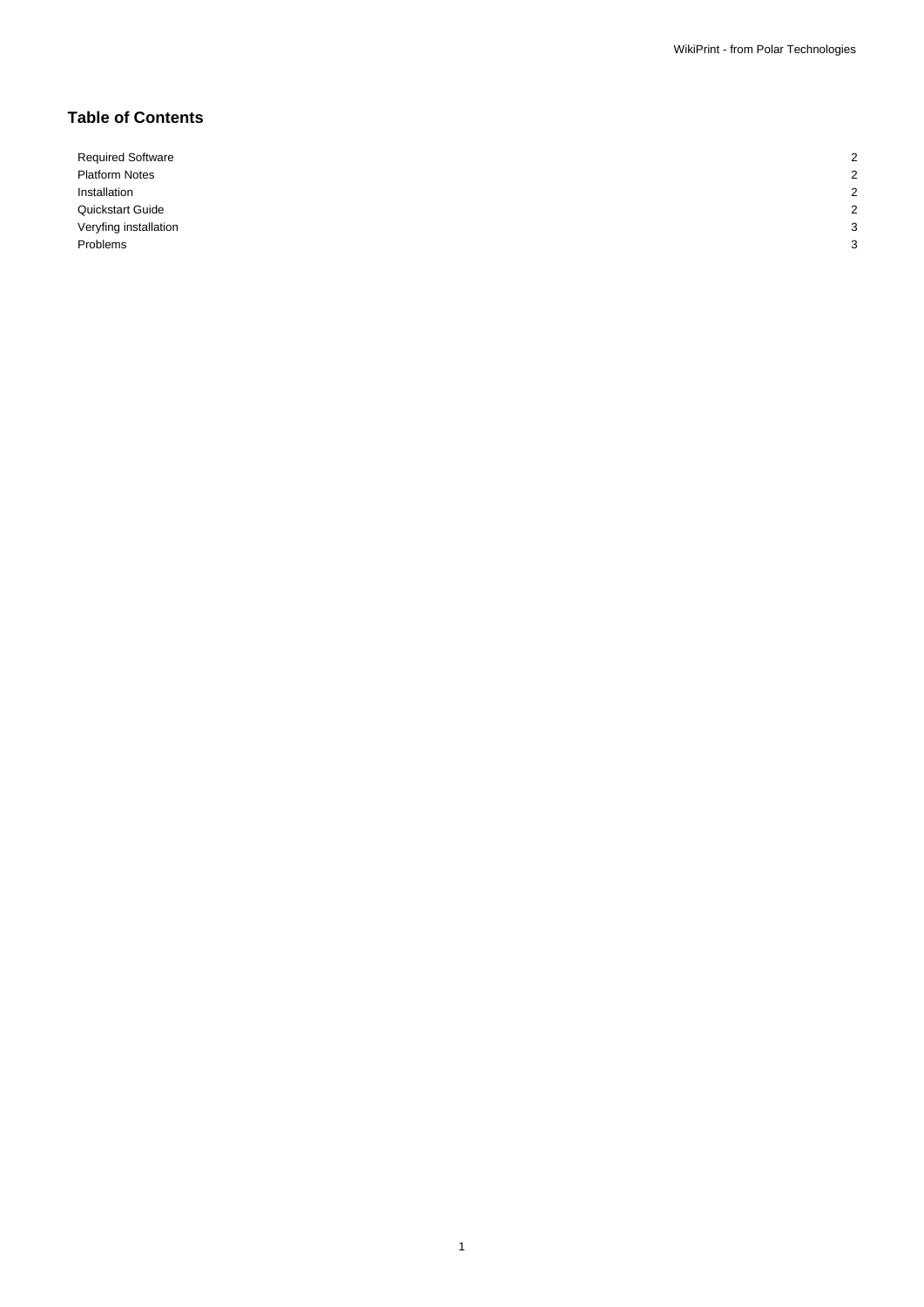# **Required Software**

WRF4G need the following software preinstalled:

- **Python**, version  $>= 2.4$  and  $< 3.0$ .
- **MySQLdb**: Ubuntu: sudo apt-get install MySQL-python. Centos, RHEL: yum install MySQL-python

### **Platform Notes**

WRF4G has been run only in 64bits platforms. Currently has been tested under the following O.S.:

- **Ubuntu 10.04 and 11.04**: No known issues.
- **Centos 5**: No known issues.
- **Debian 6.0**: No known issues.

### **Installation**

Download and unpack the distribution file [?WRF4G.tar.gz](http://meteo.macc.unican.es/work/WRF4G.tar.gz) to the installation directory, for example your \$HOME directory.

```
cd $install_path (i.e cd $HOME)
wget http://meteo.macc.unican.es/work/WRF4G.tar.gz
tar xzvf WRF4G.tar.gz
```
• Set up the WRF4G user environment. (To avoid typing the export command everytime you want to use WRF4G, it is advisable to copy this line in \$HOME/.bashrc)

```
export WRF4G_LOCATION=$install_path/WRF4G
export GW_LOCATION=$WRF4G_LOCATION/opt/drm4g_gridway-5.7
export PATH=$WRF4G_LOCATION/bin:$GW_LOCATION/bin:$PATH
```
# **Quickstart Guide**

- A video with the main steps can be downloaded from [?here](http://meteo.macc.unican.es/work/WRF4Gdemo.mpeg)
- Start the WRF4G Framework:

wrf4g\_framework start

• Launch an example in the local machine:

```
cd $WRF4G_LOCATION/experiments/single/testc
wrf4g_submitter.sh
```
#### • Run wrf4g\_ps to see the jobs' status

| valva@sipc18:~/pruebasWRF/WRF4G/experiments/single/testc\$ wrf4g_ps |      |        |                   |    |          |      |            |  |  |
|---------------------------------------------------------------------|------|--------|-------------------|----|----------|------|------------|--|--|
| Realization Status                                                  |      | Chunks | Comp.Res          | WN | Run.Sta  | ext. | $\approx$  |  |  |
| testc                                                               | Done | 3/3    | mycomputer sipc18 |    | Finished |      | 0, 100, 00 |  |  |

- wrf4g\_ps returns the following information:
	- Realization: Realization name. It is taken from the field experiment\_name in experiment.wrf4g.
	- Status: It can be take the following values: Prepared, Submitted, Running, Failed and Done).
	- Chunks [Chunk running/Total Chunks]: A realization is split into chunks. Each chunk is sent as a job.
	- Computer resource: Resource (cluster) where the job is running.
	- WN: Computing node where the job is running.
	- Run.Sta: Job status in the WN (Downloading data, running ungrib, real, wrf, ...)
	- ext: Exit Code. If exit code is different from 0, there has been an error. Error codes are explained in \$WRF4G\_LOCATION/lib/bash/wrf4g\_exit\_codes.sh